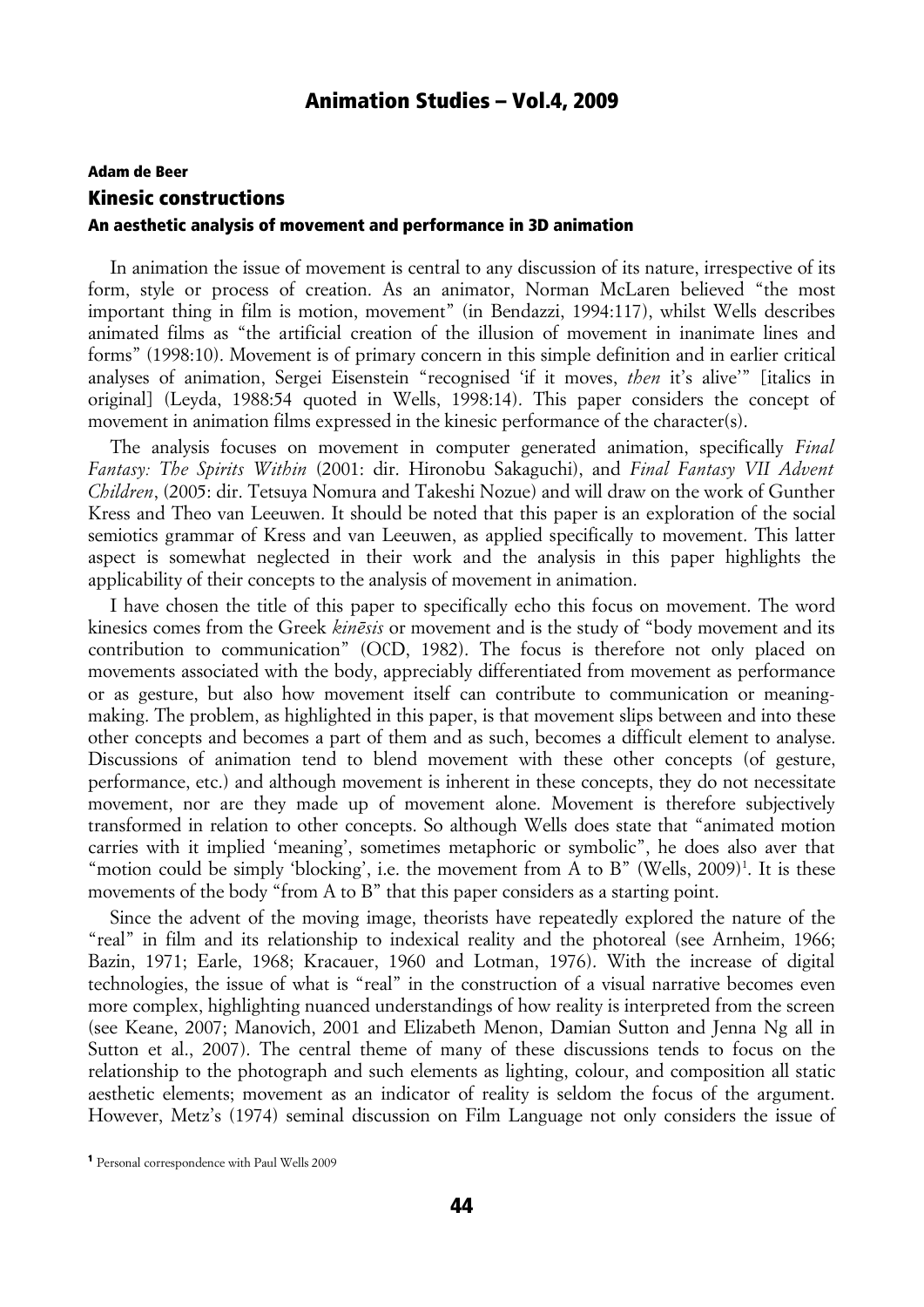reality in the cinema from a semiotic perspective but, drawing on the work of earlier theorists, comes to the conclusion that the "secret" of the motion picture is the injection of motion into the unreality of the (static) image, thus foregrounding movement as an important factor in the interpretation of the "real". In an attempt to create an alternative theory to explain the viewer's response to the "unreality" on and of the screen, Prince's discussion of *Perceptual Realism* highlights movement as one of the three most important cues "to create a synthetic reality that looks as real as possible" (1994:33). Motion therefore plays a vital role in determining the audience's sense of the "real" in the world of the imagination.

In the moving image context however, movement can be defined from a number of different perspectives. Zettl (1999) uses the concepts Primary, Secondary and Tertiary Motion to respectively isolate movement in front of the camera, movement of the camera and movement created through the process of editing the images together. Primary motion focuses on movement of the objects in front of the lens, or in the case of animation, the illusion of movement perceived as having been captured in front of a lens. Secondary and Tertiary<sup>2</sup> motion play a significant part in the interpretation of the moving image, but are outside the scope of this paper, therefore the focus is on Primary Motion alone.

It should be noted at this point that this paper is not a philosophical discussion of the nature of movement. It is not challenging epistemic discussions, highlighted by such authors as Broadfoot and Butler (1991) utilizing Deleuze, or Zettl's (1999) exposition of both Zeno's "at-at" theory and Bergson's notion of *durée* (Zettl, 1999:226-228). These authors in the case of the former, successfully make the case that motion does not exist or cannot exist, and in the case of the latter, argue for the differences in the *perception* of film and television as different mediums. Nor do I want to challenge Norman McLaren's notion of "what happens *between* each frame [as being] more important than what happens *on* each frame" (Solomon, 1987:11 quoted in Wells, 1998:10, *italics in the original*). It is what is *on* each frame and how these frames show perceived movement that is the data for this discussion and I therefore start from the assumption that I am analyzing the illusion of movement, irrespective of its complex philosophical vagaries and physical and psychological construction. Furthermore it is necessary to clearly differentiate movement from its related concepts of *inter alia* gesture, performance and dance.

In Heather Crow's discussion of gesture and the uncanny nature of gesture that animates the inanimate, she repeatedly slips between concepts of gesture, movement, performance and animation to discuss gesture as performance, without separately identifying these different elements. She does hint at this separation though, "[t]o say that bodies are animated by gesture is not just to say that they are 'put in motion' (which of course they are)." (Parenthesis in the original) (2006:50). Crow's discussion shows that movement is only part of what creates gesture and therefore what gives life to the inanimate. In the case of gesture, emotion comes to play in the interpretation of the gestural movement, adding a separate and additional level to the meaning created by the gesture itself. Gesture and movement are therefore separate elements.

Likewise when the actor performs, this performance includes movements, gestural or otherwise, especially if these are specific to the character or used to stereotype, such as a shuffling walk for an old man or a young girl skipping; however the performance is not limited to the movement. Paul Wells' discussion of acting and performance (1998) considers movement as the motivated result of considerations of performance to show expression and behaviour (similar

<sup>&</sup>lt;sup>2</sup> Zettl's (1999) discussion of these motions shows how the movement of other elements in the construction of the cinematic image, e.g. the moving frame or the edit tempo, also shape the viewer's perception of the on screen movement. For the purpose of analysis however, he separates these different elements.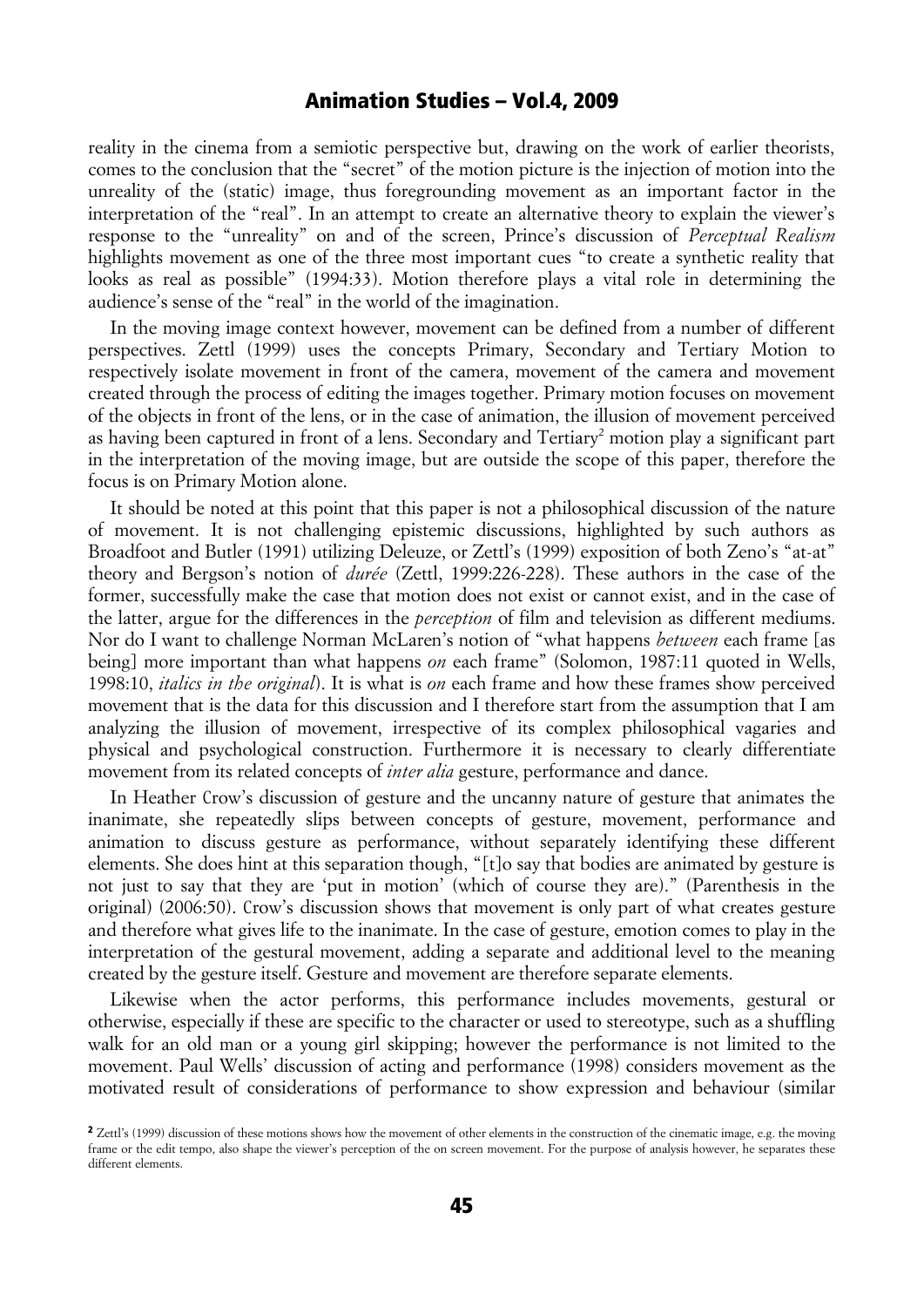conclusions are found in Hooks, 2000). As such the most important part of the animator-asactor's performance process is "the necessity to re-educate the senses in how the body executes simple mechanistic acts" (1998:106). The suggestion is that even simple movements of the body, embodied and not considered by a human being (unless having to relearn those movements already learned at a very early age), become something difficult to recreate, especially in light of the time and effort required to create each movement and the necessity for the movement to play a part in the performance itself. Wells' discussion of acting and performance focuses on movement and the cognitive notions behind realizing movement *as part of* a performance and not performance *per se*. But again in Wells' discussion, gesture, attitude, action, posture and movement are all interchangeable terms in a discussion of performance with no significant differentiation between the concepts.

This interchangeability is also found in Laura Ivins-Hulley's article on the ontology of performance in stop animation (2008), with slippage between the concepts of movement and performance in the case of this particular animation technique. Again we see an application of Hook's "intersection" where Ivins-Hulley explains how "the animator must determine the appropriate movement to express the desired action and emotion" and "the animator must have an understanding of movement to effectively construct performance" (Ivins-Hulley, 2008). Performance is therefore built up from the action to create an emotion that will be interpreted as a performance.

For performance therefore, as with gesture, it is clear that emotion will impact on the interpretation of the movement, but several other semiotic modes become additional levels of meaning. These can include; other sound elements, such as dialogue and the related paralinguistic elements; and elements within and of the diegetic space itself, such as the onscreen elements of *mise-en-scene* (make-up, costume, props, etc.) and the cinematic elements of *mise-en-scene* (camera angles, lighting and editing). These elements all add to the meaning of the image and are therefore interpreted by the audience as "the performance". This individualized interpretation adds the concomitant personal ideological filters to its reading. An interesting test to the idea of movement as performance is to consider the nature of static performance, i.e. performance without or with only minimal movement. Some street performers engage with audiences by taking on the nature of a statue, posing for hours in a frozen moment. This too is performance but clearly without any need for movement. Thus there should be a clear distinction between concepts because while movement can be a performance, performance does not necessitate nor is it made up of movement alone.

And finally dance has a strong symbolic structure to the movement adding multiple connotative levels of meaning, depending on the spectator's knowledge of the movement style or contexts. The above should highlight that it is important to separate and isolate movement itself from the other emotional and ideological elements. Anthony Baldry and Paul J. Thibault bring to light this conflation in their work on multimodal analysis (2006) and how the audience tends to interpret the denotative and symbolic along with the connotative, rendering the latter transparent.

For Thibault (1991) the main undertaking of social semiotics is to develop analytical and theoretical frameworks to explain the social context of meaning-making. Social semiotics investigates human signifying practices in specific social and cultural circumstances, and tries to explain meaning-making as social practice. By looking at elements of movement in animation the argument is that something can be said about animation itself, and animation within society, highlighting for example both visual and/or ideological trends and their related social contexts.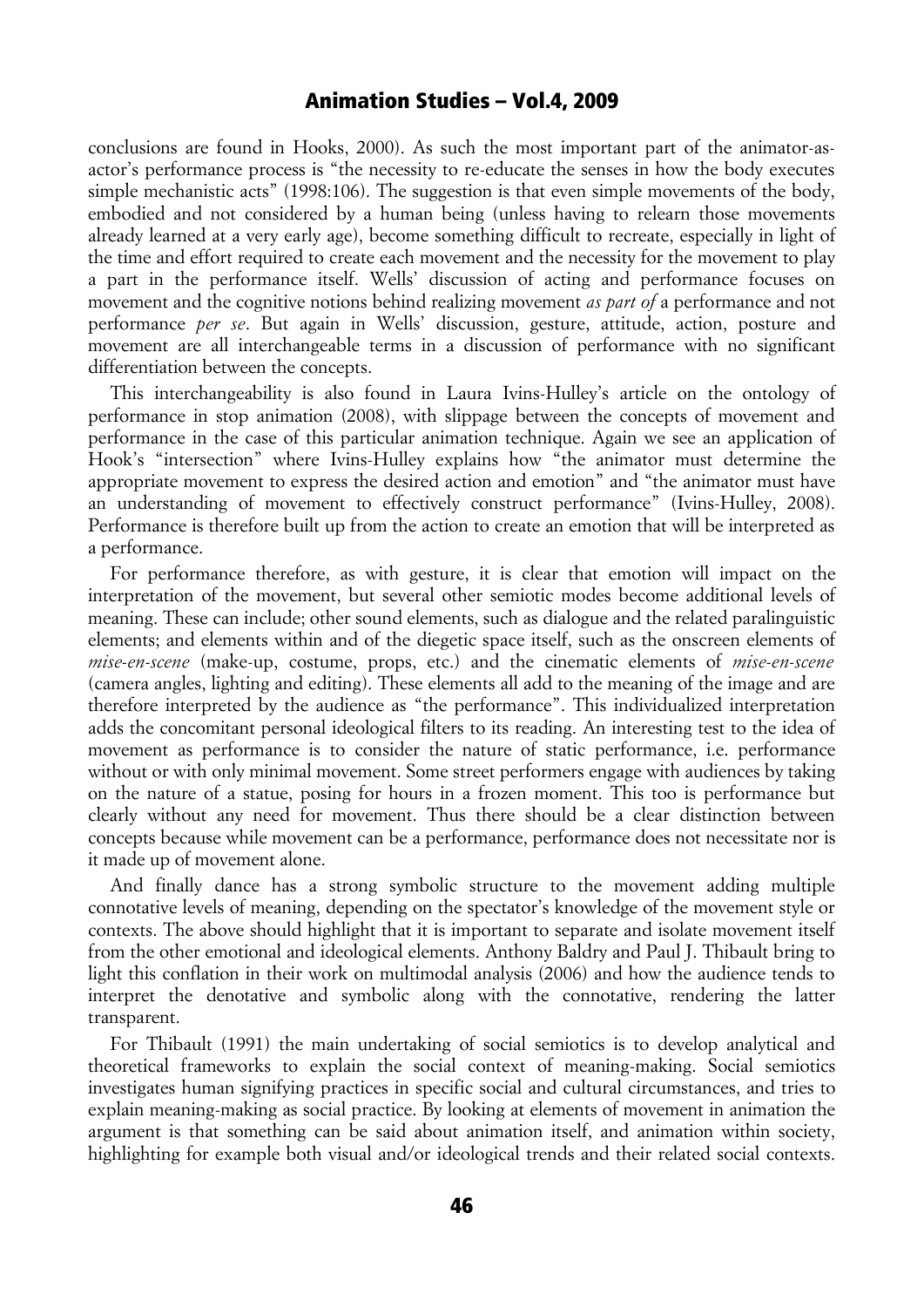Semiotic systems are therefore shaped by social interests and adapt as society changes and thus new social identities and projects can, according to Hodge and Kress, change patterns of usage and design and must "explain how the social shaping of meanings works in practice" (1988:22). Animation and the movement in animation is one such a semiotic system. Kress and van Leeuwen's work forms part of the social semiotics project and two of their concepts are considered for the analysis in this paper, namely Salience and Framing. Salience creates "a hierarchy of importance amongst the [compositional] elements [of the image]" (1996:212). Framing constitutes "devices which connect or disconnect parts of the picture" (*ibid*:182). In the analysis that follows, these concepts are specifically applied to the kinesic movement of the characters on the screen, analysing if there is a hierarchy of different movements and how these movements interact to create meaning or impact on the interpretation of meaning. Kress and van Leeuwen partially elaborate on these concepts (1996, 2001) in relation to movement but this in itself is a complex discussion that falls outside of the scope of this paper.

The analysis that follows considers two computer generated animation films that are essentially photoreal. These two films were chosen to contrast movement within similar visual contexts, though arguably with different styles and aesthetic influences. *Spirits Within* sets out to push the limits of what is possible in achieving photorealism, whereas *Advent Children*, though still strongly photoreal, did not have the latter as the main objective, being driven rather by a fan base desirous of a cinematic narrative<sup>3</sup>. Spirits Within tries to create a synthetic indexically referential diegetic space<sup>4</sup>, whereas *Advent Children* whilst visually photoreal, references the styles of both the original game and a more general anime aesthetic.

*Final Fantasy: The Spirits Within* (2001) is a three dimensional computer generated film set in 2065 on an earth ravaged by phantoms. Dr Aki Ross and her mentor Dr Sid try to understand the nature of the phantoms and thereby discover how to defeat them with the help of Aki's old acquaintance Capt. Gray Edwards. The plot follows a standard post-apocalyptic scenario, where the hero (in this case Aki) must put her life and the lives of those she loves on the line to finally save the world. *Spirits Within* was the first CG film to "attempt[s] to create animated characters that look like actual people" (Plantec, 2008). Peter Plantec in his article *Crossing the Great Uncanny Valley* draws our attention to the psychological reaction when faced with these types of realistic CGI characters that are at the same time both real and unreal. Lev Manovich (2001) also considers this problem of being 'too real' in his discussion of the illusion of synthetic realism. Plantec however highlights some of the elements that affect this reaction saying "as she [Aki] moves, our minds pick up on the incorrectness. And as we focus on her eyes, mouth, skin and hair, they destroy the illusion of reality" (Plantec, 2008:1). It is noteworthy that Plantec refers here to movement, as opposed to performance or gesture, but movement is not necessarily the focus of his discussion as most of the elements discussed are static. Also what Plantec suggests we are focussing on is unclear. Is it the moving hair that distracts us or is it the manner in which it moves that destroys the illusion? In Vivian Sobchack's discussion of *Spirits Within* she also focuses on how technology detracts from the photoreal, quoting the online comments from the IMDB website that speak to the "errors of movement" (2006:178). Sobchack's argument focuses on how the uncanny nature of these errors meant that the film failed to engage with the audience to suspend their disbelief, which while important in the perception of movement and worthy of mention, is not the focus of this paper.

<sup>3</sup> http://www.imdb.com/title/tt0385700/trivia for Final Fantasy IIV: Advent Children

<sup>4</sup> http://www.imdb.com/title/tt0173840/trivia for Final Fantasy: Spirits Within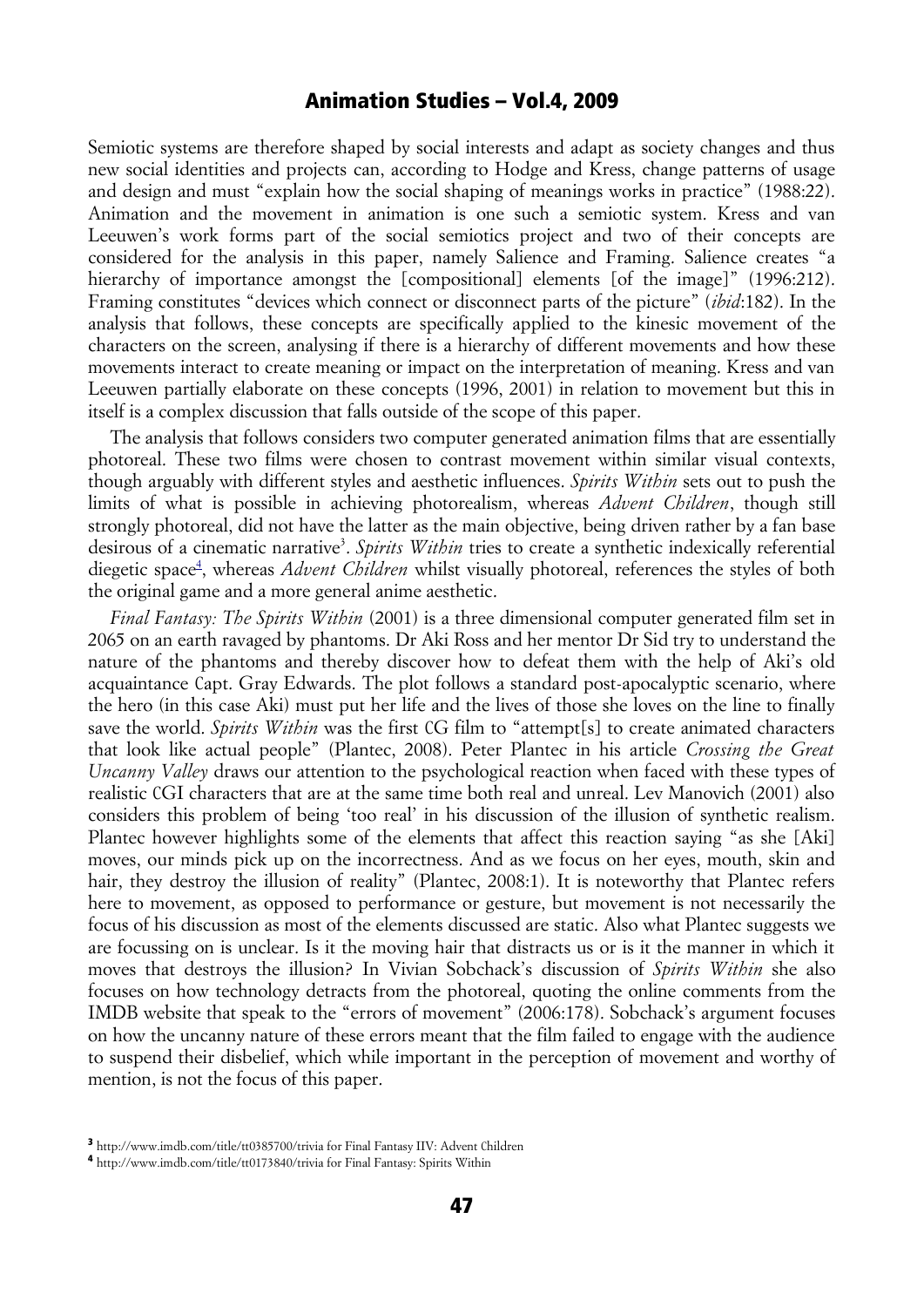*Final Fantasy VII Advent Children*, (2005) is based on the 1997 console role playing game *Final Fantasy VII* and the narrative follows on from the game events set in Midgar on Gaia, but two years later. The central character, Cloud Strife, tries to unravel the mystery of the Geo-stigma plague, ultimately coming up against the reincarnation of his nemesis Sephiroth, inhabiting the body of another rival Kadaj. The narrative has strong links to the *Final Fantasy* franchise, not only bringing in numerous game characters and references to storylines and themes, but also with the game style narrative structure, a fairly disjointed and complex storyline interspersed with fantastically dynamic chase and fight scenes. The film also has a strong anime influence in its visual design, specifically the use of limited or reduced animation (Wells, 2006:90) in terms of economy of movement. These design elements stem from Japanese animation's roots in the economics of television, i.e. "most effect for the least expenditure" (Clarke, 2004:120) and with the process of creating fluid movement in animation being time consuming and therefore expensive, it is here that production techniques can be made more cost effective by simplifying how movement is created in the image. Clarke states that in Japanese animation "movement does not tend to accompany dialogue but instead body movements are directed towards goals… or very specific poses that express a state of mind" (ibid) and in lip-syncing "there is less of a strong match between mouth movement and the words spoken" (ibid).

The following analysis of the films using Kress and van Leeuwen's concepts of Salience and Framing will demonstrate that these can potentially become important tools in the semiotic analysis of kinesics in animation.

Salience, an element of composition but related to movement, essentially considers aspects of movement that create hierarchies of some kind within the composition of the moving image. From the analysis, two main elements appear, namely technology, in the form of software and programmes that take over some of the more tedious processes of animating, and the shot frame, i.e. the visual as delimited by the edge of the screen, e.g. a close up or long shot.

Being computer generated, technology impacts on both films in terms of what is given preference in the frame. In both cases there is an abundant use of flowing hair, but only for certain characters. Dr Aki, Sephiroth and Kadaj have permanently undulating hair, whereas most male characters have short hair, or in the case of Dr Sid are bald, and female characters may have their hair bound up tightly so it does not flow freely. This is both a technical and aesthetic consideration. It is impractical to animate each individual hair's movement, and so software is developed to essentially take over this function. The software becomes the technological gimmick until replaced by another, but becomes for a time the compositional "fad". Technology, as software or programme, is therefore for a time the deciding factor in the use of a certain motion element in the frame.

However, this application of movement impacts on the image aesthetically. In the case of Dr Aki, where the film makers were aiming for photo-realism, though moving hair was an important software innovation at the time, it distracts from the realism. Even though the movement itself seems very realistic, its application in the image detracts from that synthetic photorealism. Although technological innovations leave aspects of movement up to software programmes, allowing more time to tweak the animated performance, the limitations of computing power ultimately force aesthetic choices on the animator, for example in terms of how many of these autonomous movement programmes can be applied in the rendering process.

*Advent Children* also has flowing fabric, with garments that react to implied wind and apparent surfaces, creating highly realistic random movement in some of the more dynamic fight sequences. However, this movement is not uniformly applied and not all fabrics have the same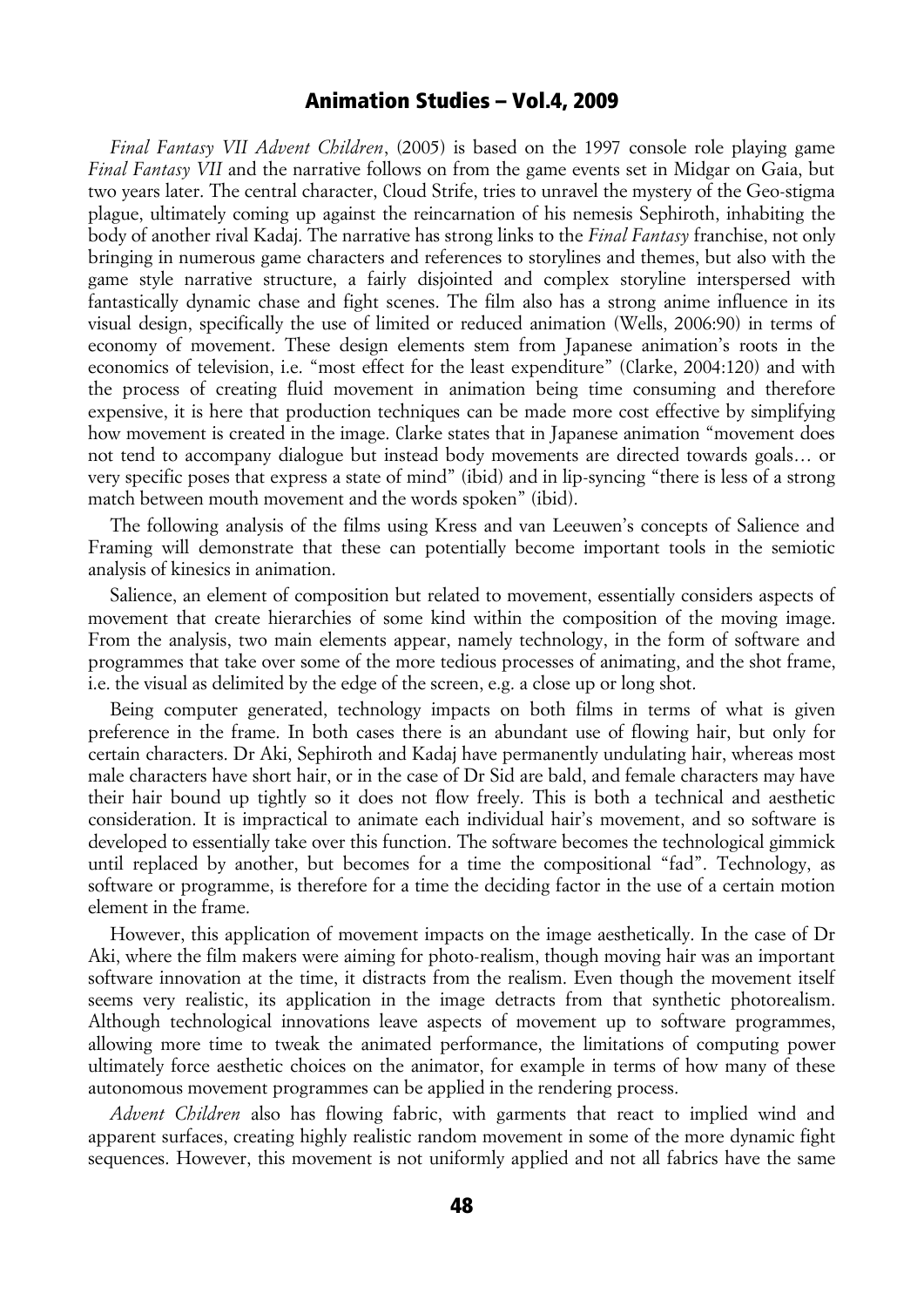level of realism, again dependent on the character and the situation, lead characters and action sequences taking preference. In some cases the level of application is absurd and potentially completely overlooked by a spectator. Cloud, in *Advent Children*, wears a tight fitting leather body suit, but each shoulder carries a metal wolf insignia with a ring through its mouth. It is only in slow motion viewing of the film that it becomes apparent that this tiny silver ring swings with accurate pendulum motions with each movement of Cloud's body. One could argue that whereas the movement of Aki's hair draws your attention and therefore detracts from the realism, that the unobserved movement of Cloud's shoulder insignia somehow shows the success of a movement in achieving realism in the very fact that it is unobtrusive.

Therefore we can see that technology is both boon and bane; adding potential elements to enhance realism and allowing more freedom from monotonous and repetitive animation tasks, but through overuse, potentially distracting and detracting from that same desired realism.

The shot frame (and here shot frame is used in the traditional filmic sense of how what we see is delimited by the edge of the screen) also defines a hierarchy of use of certain movement elements. For scenes or sequences seen in Long Shot (LS) or Extreme Long Shot (ELS), showing either full figures or crowds of figures, overall body movements, such as walking, running, etc. are distinctly more realistic for both films. In *Advent Children* a number of scenes involve scores of human figures walking across a central square in ELS and in an important fight scene with Bahamut Sin the crowd's movements scattering in LS are equally realistic. Also, the central antagonist, Kadaj, has two dialogues, one with Rufus ShinRa at Healin Lodge and another with the children he takes back to a forest river, where his fluid body movement and actions are extremely convincing and life-like. Shortly after we are introduced to Dr Aki Ross in *Spirits Within* she lands in a deserted street, elevators down to the surface and picking up an enormous firearm, strides out over the broken terrain. As far as her body movement is concerned, her cautious progress over the rough terrain is again highly realistic. By contrast, minutes later into the sequence, she is apprehended by a team of soldiers determined to ensure that she does not become another victim of the phantoms. She is grabbed by Capt. Edwards and a short dialogue ensues in Medium Shots (MS) and Close Ups (CU). In the latter sequence, the various elements of movement in the shot seem less coordinated, less sinuous than in the LSs.

Furthermore both films have teams of Motion Capture (MoCap) staff in the credit lists and it is possible to conjecture that in shots where there is less emphasis on performance and more on simple movement, there is less intervention from an animator and more reliance on capturing movement via software. The coordination and timings of the animator controlled movements in the tighter shots seem more disjointed than the performed movements for MoCap in the long shots. The shot frame therefore determines the use of and by implication the focus on certain technologies, where shots with less noticeable movement detail show less direct intrusion from the animator. The performed movement of the MoCap artist, e.g. by a dancer, mime artist or actor, is palpably different from the animated movement interpreted into a performance via the animator.

From the above we notice that technology and shot framing are both important determinants of Salience with regards to movement. With the introduction of any new computer software this becomes the focus (i.e. the salient element in the composition) of the animators' attention though not always aesthetically warranted. And the shot frame plays an important part in deciding the extent of the animator's manipulation of the characters' movements, either when creating movement from scratch or tweaking captured motion. Again the salient element for the animator in composing the movement becomes, in this latter case, the shot frame.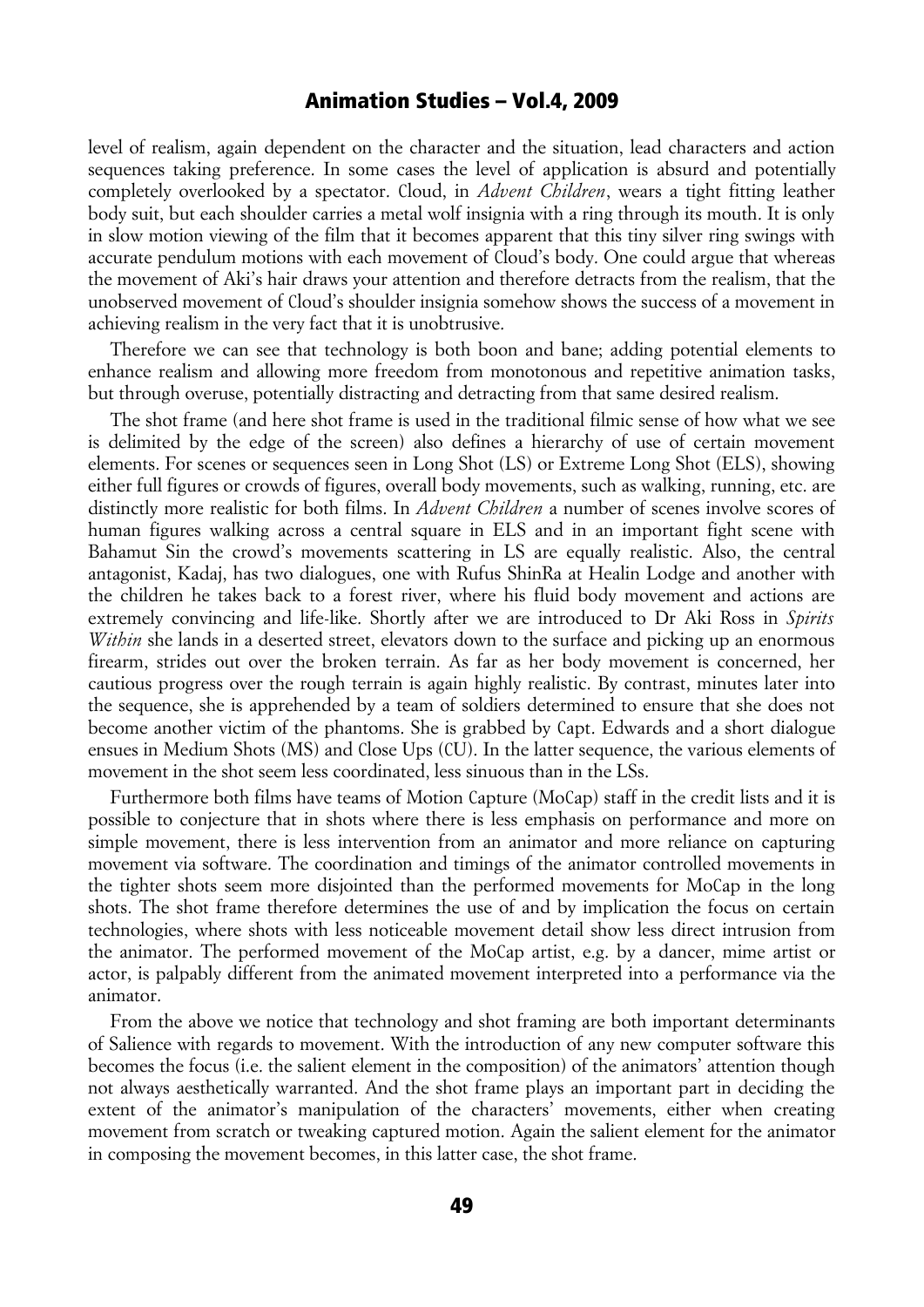Framing considers some of the devices which connect or disconnect parts of the image, and more specifically movement in the image. In terms of body movement, such movement consists of both robust and fine movements, i.e. movements that are either large or small. To clarify though, this is dependent on the object size on the screen. A blink in LS is fine movement, being comparatively small in relation to the screen area and other movements of the body, whereas, in an extreme CU, it fills the screen and becomes a robust movement in relation to other smaller movements of the eye and iris. In *Spirits Within* and *Advent Children* the focus tends to be on the robust movements in either LS or CU, leaving the emphasis on fine movements, when applied, solely to the CU or ECU. It is however the fine movements that tend to add to realism and these relate mostly to the eye, the fingers and speaking.The most important fine eye movement that is deficient for both films is saccadic movement. These subtle and continuous movements are the rapid and random shifting of the eye as it takes in the scene and are indicative of a real eye. Both films tend to create realism of the eye through blinking and, much like the flowing hair, it becomes a distraction. In *Advent Children* CUs of Kadaj show high levels of realism through the fluid robust movements of the head and flowing hair and to some extent capture the intricate fine movements of the eyes especially for eye-lines. However the unwavering fixed stare of the character is most disturbing, the eye in fact shows almost no saccadic movement. This may have been a part of characterization, however, the same can be said for Cloud's eye movement and as the hero the audience is presumably not meant to be alienated by his stare. There is one ECU shot of Cloud where during a moment of deep introspection, attention *is* paid to saccadic movement and a realistic performance is achieved, his rapid eye movement representing his inner thought process and the timing and rhythm of which is highly realistic.

Likewise, movements of the hands in these films show variations of realistic movement through the dexterity of the digits. *Spirits Within's* most realistically animated character, Dr Sid, demonstrates many more fine movements in CU, especially in the movement of the eyes and fingers. Dr Sid's hands are more expressive than other characters showing not only more realistic robust movement, but also more subtle digit movements. By contrast in *Advent Children* when Tifa goes to pick up a strip of Cloud's bandage in Aerith's Lodge, she grasps the material with a clumsy, childlike closed palm hand, rather than with dexterous fingers.

Lastly the problem of lip sync occurs on numerous occasions in both these films where the complex subtleties of the interaction between the movements of the lips, tongue, teeth, mouth muscles and cheeks are overly simplified. Though such choices may be justified for technological reasons, or in the case of specifically *Advent Children* for stylistic reasons following an anime lipsync style, ultimately this detracts from realism.

In the years since these films were made, both software and the subtleties of performance in animation have grappled with some of these problems and later films show that lessons have been learned. What is important for this paper is not the problem *per se* but isolating the movement related devices (i.e. the frames) that can be used to disconnect the movement for the purpose of analysis, and so the concepts of robust and fine movement and saccadic and digit movement become potential framing tools for analysis. Whilst these elements disconnect movement, their interrelationship, e.g. what movements combine to create a particular performance, leads to the possible framing device that could also connect them. Movement is seldom isolated to either its robust or fine elements, or a single movement of either of these, but is usually a complex combination of multiple elements simultaneously. It is this combination that also adds to a sense of realism, but more importantly the co-ordination of these movements that creates such. This orchestration of movement is best described as a form of choreography.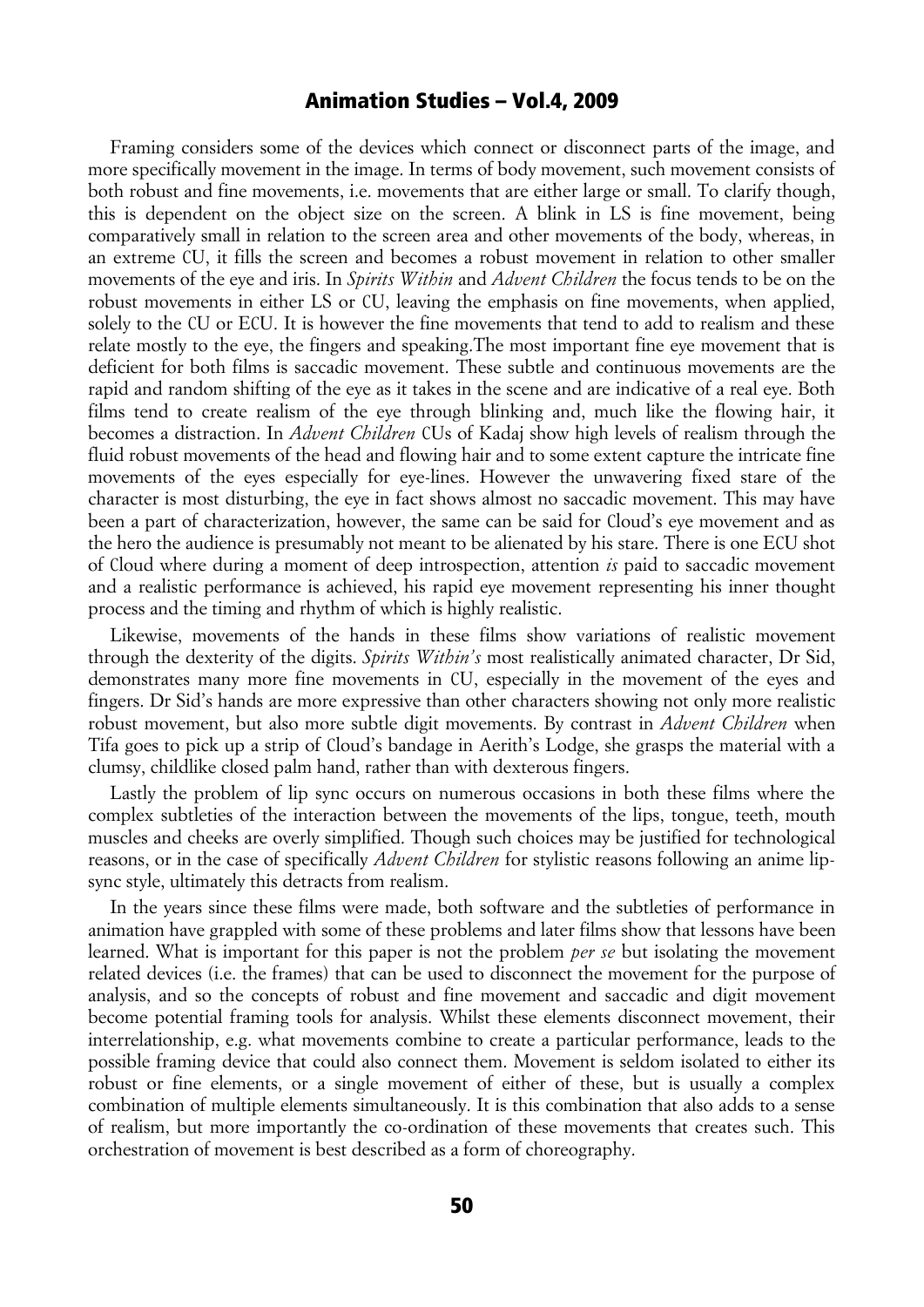Using Kress and van Leeuwen's concepts as a starting point, this analysis considered the movement elements in the CG animation characters from *Final Fantasy: The Spirits Within* (2001) and *Final Fantasy VII Advent Children*, (2005). The analysis has shown that Kress and van Leeuwen's concept of Salience is useful in highlighting how both technology and film aesthetics play a part in the method used to animate movement and ultimately what the aesthetic impact is of these choices. Likewise their notion of Framing has highlighted devices to both disconnect and connect various movements in an image to describe the kinesic performances. And though it is true that "the illusion of life in animation [is] profoundly more challenging than the seemingly unmediated and recognisable representation of reality in live-action films" (Wells, 1998:15), when animation specifically sets out to challenge reality as a simulation, it is the illusion of reality that is, to animation, the greatest challenge of all.

Adam de Beer is presently working on his doctorate in film studies in the Centre for Film and Media Studies (CFMS) at the University of Cape Town (UCT) in Cape Town, South Africa. He teaches Video Production and Storytelling for the centre and lectures on animation and gay and lesbian films. Most of his research focuses on topics related to his thesis, namely animation, movement in animation and the history of animation in South Africa. This paper was delivered on 12 July 2009, at the 21st Annual Society for Animation Studies Conference: The Persistence of Animation (10 - 12 July 2009), Savannah College for Art and Design (SCAD), Atlanta Campus, Atlanta, Georgia, USA.

#### References

- Arnheim, R. (1966). *Film as Art.* University of California Press: Los Angeles.
- Baldry, A. and Thibault, P. J. (2006) *Multimodal Transcirption and Text Analysis. A multimedia toolkit and coursebook.* Equinox Pulbishing: London
- Bazin, A. (1971a). *What is Cinema?* Vol. 1. University of California Press: Los Angeles.
- Bazin, A. (1971b). *What is Cinema?* Vol. 2. University of California Press: Los Angeles.
- Bendazzi, G. (1994) *Cartoons: 100 Years of Cartoon Animation*. John Libbey Publishing: London
- Broadfoot, K. and Butler, R. (1991) "The Illusion of Illusion" in Cholodenko, A. (Ed.) (1991) *The Illusion of Life* Power Publications: Sydney pp. 263 - 298
- Clarke, J. (2004) *Animated Films* Virgin Books Ltd : London
- COD (Concise Oxford Dictionary) (1982) ( $7<sup>th</sup>$  ed.) Sykes, J. B. (Ed.) Oxford University Press: United Kingdom
- Crow, H. (2006) "Gesturing toward Olympia" in Buchan, S. (Ed.) (2006) *Animated Worlds*. John Libbey Publishing: United Kingdom. pp. 49 - 62.
- Earle, W. (1968). "Revolt against realism in the films" in *The Journal of Aesthetics and Art Criticism.* XXVII, No. 2, Winter.
- Hodge, R. and Kress, G. (1988). *Social Semiotics*. Polity: Cambridge.
- Hooks,E. (2000) *Acting for animators. A Complete Guide to Performance Animation.* Heinemann: Portsmouth
- Ivins-Hulley, L. (2008). "The Ontology of Performance in Stop Animation: Kawamoto's House of Flame and Švankmajer's The Fall of the House of Usher" in *Animation Studies*, Vol.3. Retrieved from http://journal.animationstudies.org/download/volume3/ASVolume3- 2008.pdf Downloaded [23 February 2008]